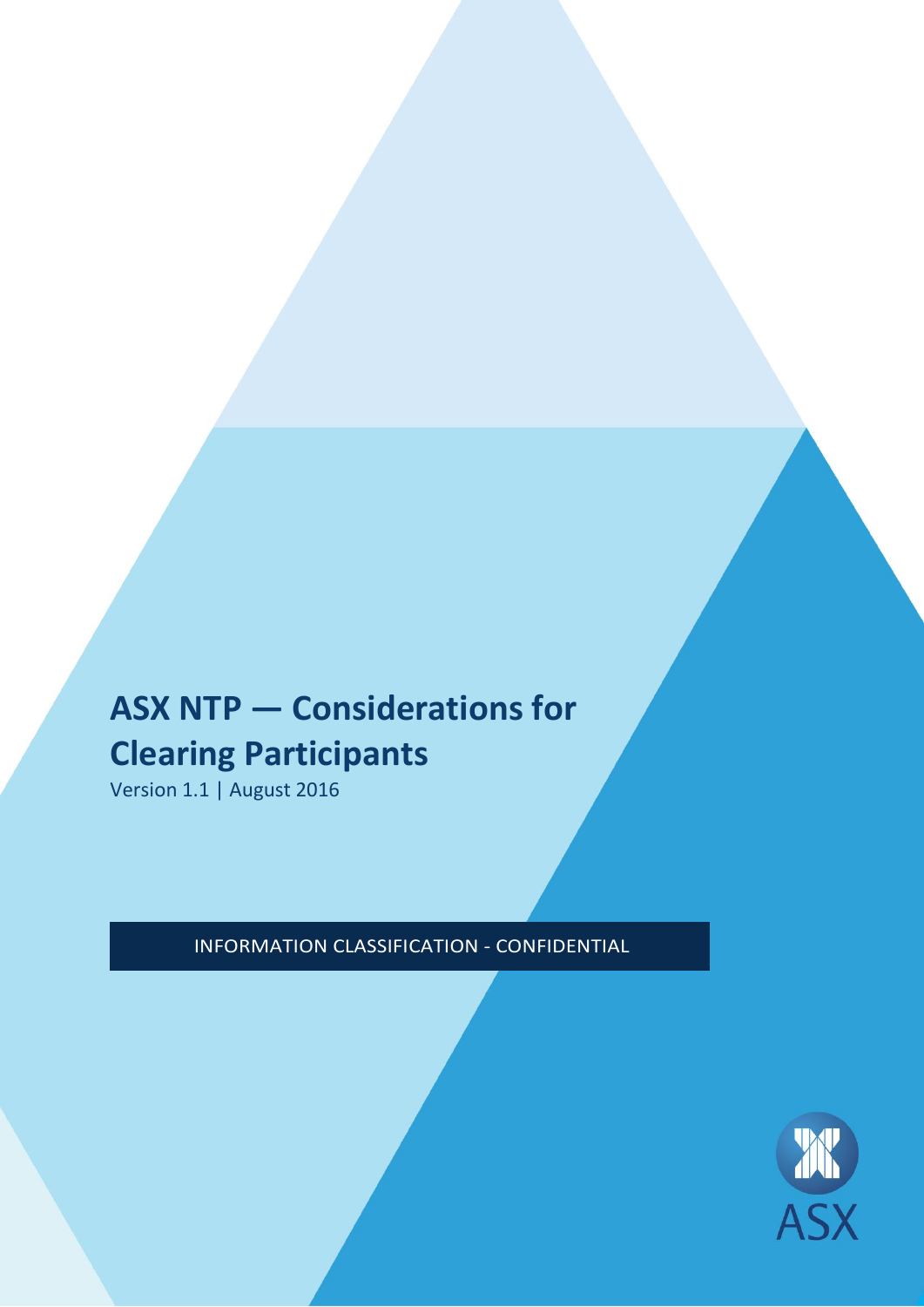## **1. Introduction**

As part of the new initiative for ASX to replace the Trade24 trading platform infrastructure, there are a number of changes for Clearing Participants to be aware of in relation to the feed of trade data into the Genium clearing system.

Clearing Participants are asked to consider the impact and ensure, via Exchange provided testing services, that systems and processes continue as expected.

#### 1.1. Overview

There are four main fields that will be impacted (Free Text, Ext Trade Number, User, and Order Nbr). Relevant changes to each field inclusive with examples are detailed below.

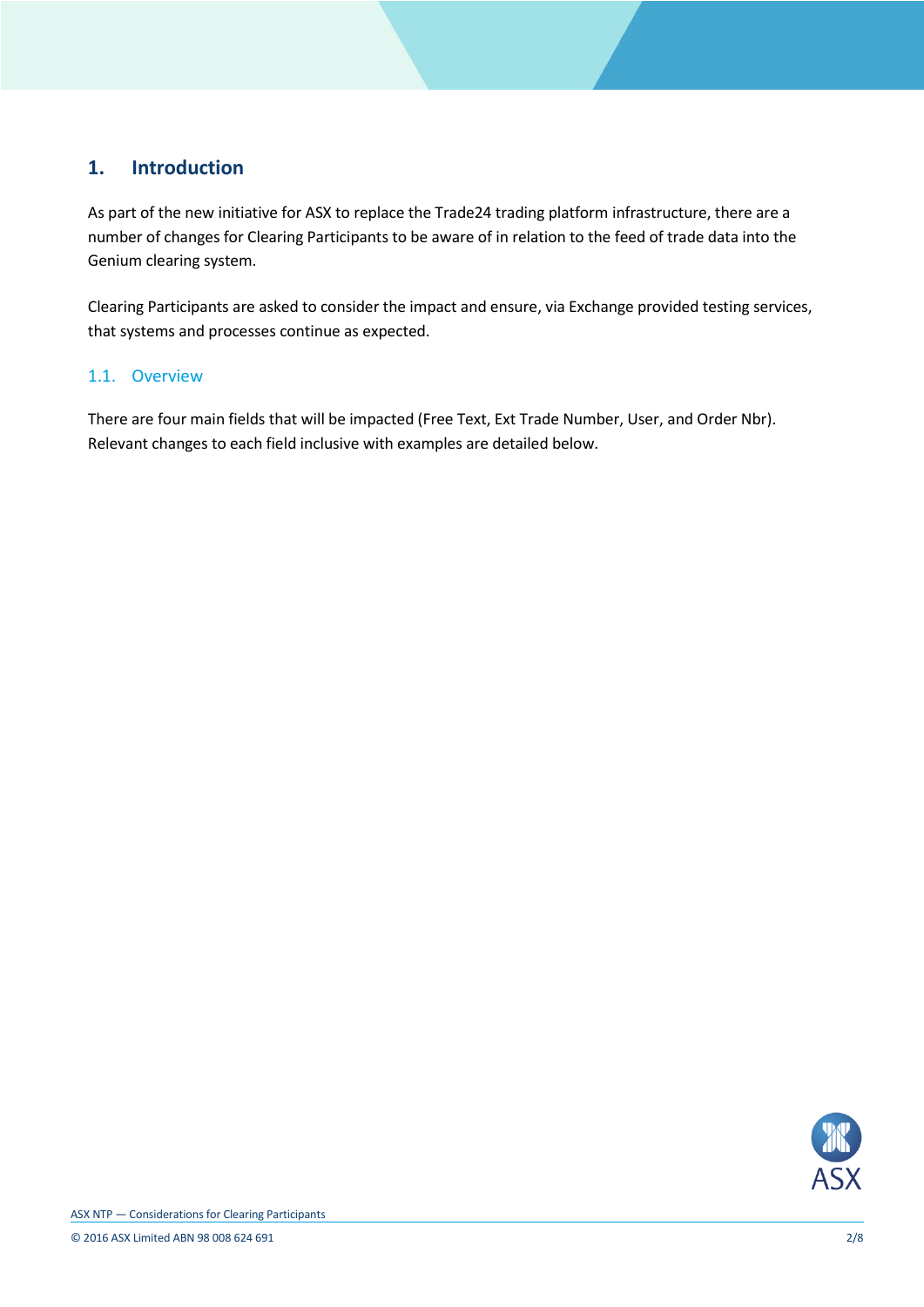# **2. [Free Text] field**

The [Free Text] field in Genium is a combination of the [Comment] and [Account] fields feeding from Trade24, separated by a delimiter, that is, [Comment]/[Account]

The length of both the [Comment] and [Account] fields will be extended in the New Trading Platform (NTP). To identify the Account and Comment, FIX Tags will represent these values.

- FIX Tag 1 (Account) will specify the account
- FIX Tag 581 (AccountType) will specify the Client or House designation of the account
- The FIX PartyID Tag group will allow additional account information to be added using Tags 448=<customer info> 447=D 452=24.

E.g. 1=ABCDEFGHIJ | 581=1 | 448=123456789012345 | 447=D | 452=24

This differs from ASX Trade24, where Tag 1 denoted both the account and account type, <Account><AccountType> e.g. 1=<ABC><2C> for a Client Account and 1=<DEF><1H> for a house account and Tag 58 was used to contain the comment field.

The NTP will allow up to 15 characters to be entered in the [customerInfo] field (reflected in Tags 448 =<customerInfo>, 447=D, 452=24) and up to 10 characters in the [Account] field. Supplying more than 10 characters will cause the order to be rejected.

The Genium [Free Text] field remains a 15 character combination of the [customerInfo] and [Account] fields. Maximum field length across the platforms is described below:

| <b>Field Name</b>   | <b>Maximum Length</b><br>Trade24 | <b>Maximum Length</b><br><b>ASX NTP</b> | <b>Maximum Length</b><br><b>Genium</b> |
|---------------------|----------------------------------|-----------------------------------------|----------------------------------------|
| <b>CustomerInfo</b> | 6                                | 15                                      | -6                                     |
| <b>Account</b>      | 10                               | 10                                      | 10 (8 if CustomerInfo<br>length > 4    |

## 2.1. Impact for consideration

The content of the NTP [Comment] field, up to the first 10 characters, will be displayed in the Genium [Free Text] field.

The NTP [Account] field will truncate beyond 10 characters.

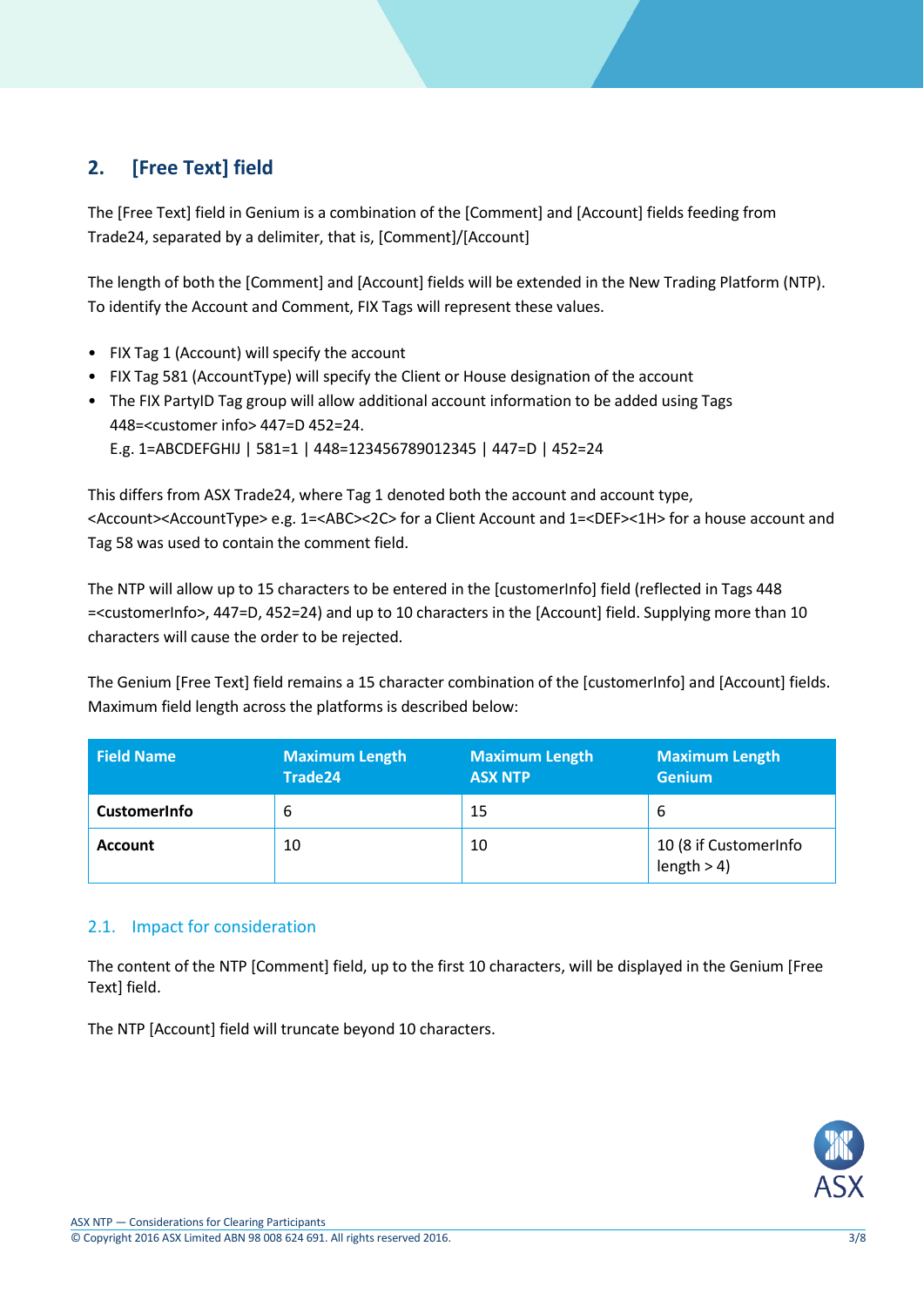## 2.2. Example

| <b>ASX NTP</b>                    |                            | <b>Genium (Limit = 15 characters)</b> |
|-----------------------------------|----------------------------|---------------------------------------|
| <b>CustomerInfo Field Tag 448</b> | <b>Account Field Tag 1</b> | Genium                                |
| ABCDEFGHIJKLMNO                   | 1234567890                 | ABCDEF/12345678                       |
| ABCDEFGHIJKLMNO                   | 12345678                   | ABCDEF/12345678                       |
| ABCDEFGHIJKLMNO                   | 1234                       | ABCDEF/1234                           |
| <b>ABCDEF</b>                     | 1234567890                 | ABCDEF/12345678                       |
| <b>ABCD</b>                       | 1234567890                 | ABCD/1234567890                       |
| AB                                | 1234567890                 | AB/1234567890                         |
| <tag defined="" not=""></tag>     | 1234567890                 | /1234567890                           |

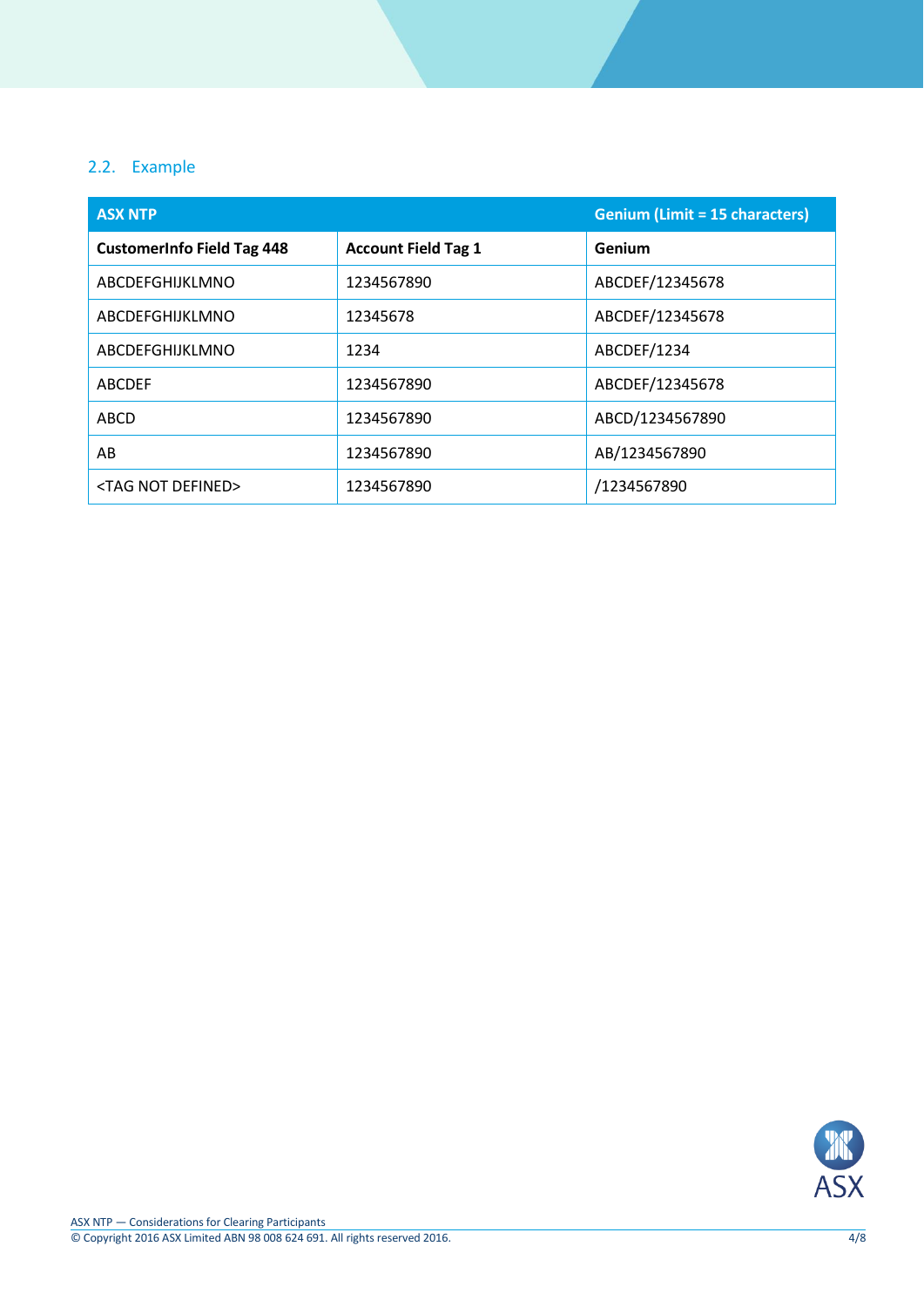## **3. [Ext TRADE NUMBER] field**

The [Ext TRADE NUMBER] field in Genium displays the [Deal] number generated by Trade24. The [Deal] number in Trade24 is a numeric string of up to 6 digits.

The NTP introduces a new form of translation of the [Deal] number from NTP to Genium.

The NTP formats the [Deal] number as a numeric string of 10 digits, starting at 1000000001 for each trade date. Only the final 6 digits in this string will be reported to Genium, i.e. 1000000001 will display as 000001 in the clearing system.

## 3.1. Impact for consideration

The format of the NTP [Deal] number will change to 10 characters and there will be a translation of the NTP [Deal] number to Genium [Ext TRADE NUMBER].

There is no change to the format of the [Ext TRADE NUMBER] within Genium.

#### 3.2. Example

|                                                   | Trade24 | <b>ASX NTP</b> |
|---------------------------------------------------|---------|----------------|
| Deal Number                                       | 28      | 1000000028     |
| SYCOM deal number published .PDF clearing reports | 000028  | 000028         |
| SYCOM deal number published .CSV clearing reports | 28      | 28             |
| Ext trade number in Genium (buy)                  | 2810    | 2810           |
| Ext trade number in Genium (sell)                 | 2820    | 2820           |

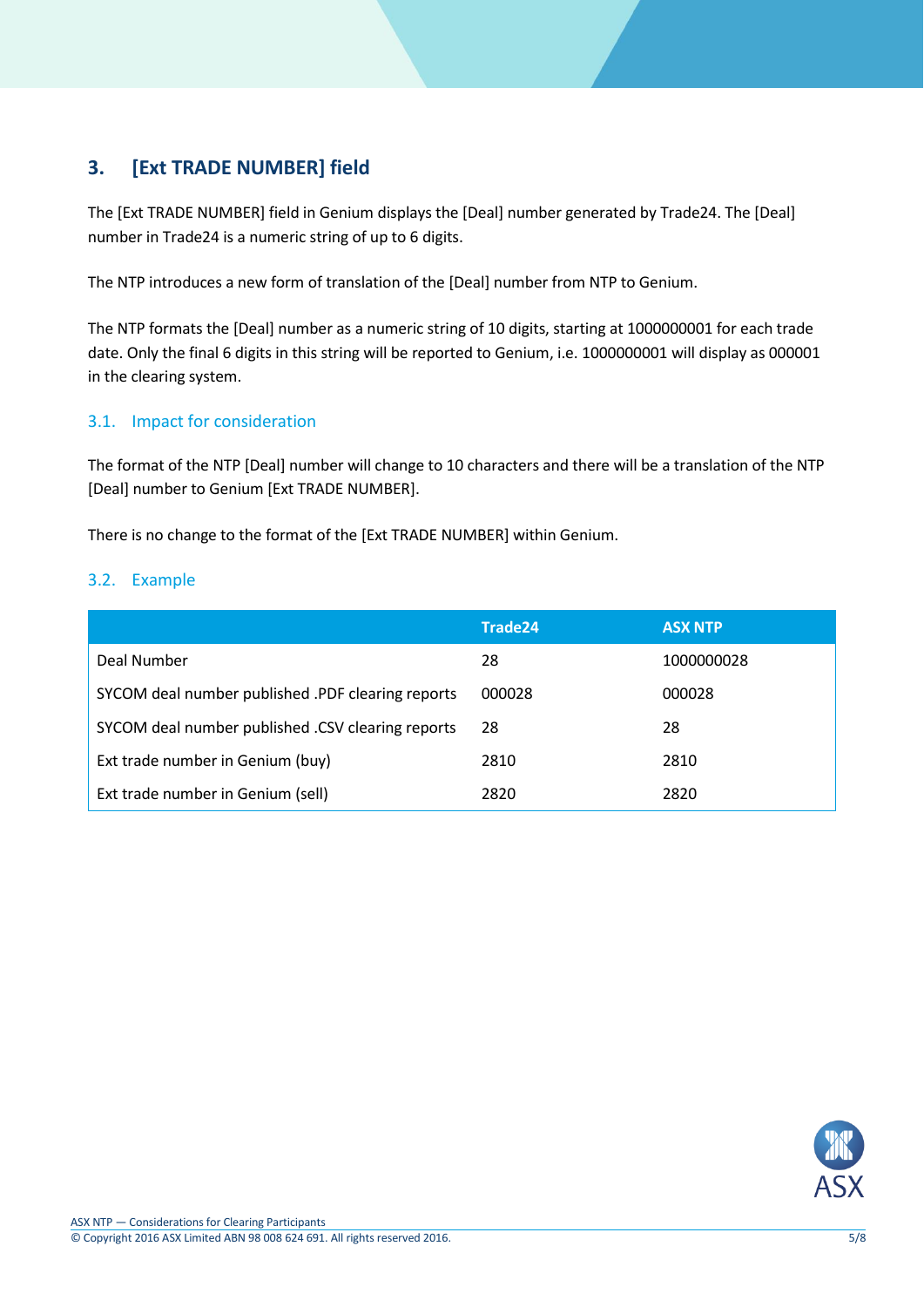# **4. [User] field**

The Genium [User] field shows the [Trader] code displayed in Trade24. This is the Login of the Trade24 user submitting the order.

The length of the [Trader] code will be extended to 5 characters in line with the new user ID's format being introduced.

The new 5 character code will be alphanumeric, consisting of the Participant Mnemonic and 2 alphanumeric characters.

#### 4.1. Impact for consideration

The [User] field will retain its current format (Exchange\_Counterparty\_User), however the 3 character User code will be replaced with a 5 character alphanumeric code.

#### 4.2. Example

|                            | Trade24    | <b>ASX NTP</b>           |
|----------------------------|------------|--------------------------|
| Trading system operator ID | AAA        | AAA1X                    |
| Trading system trader ID   | AAB        | $\overline{\phantom{0}}$ |
| Clearing system user ID    | SY XXX AAA | SY XXX AAA1X             |

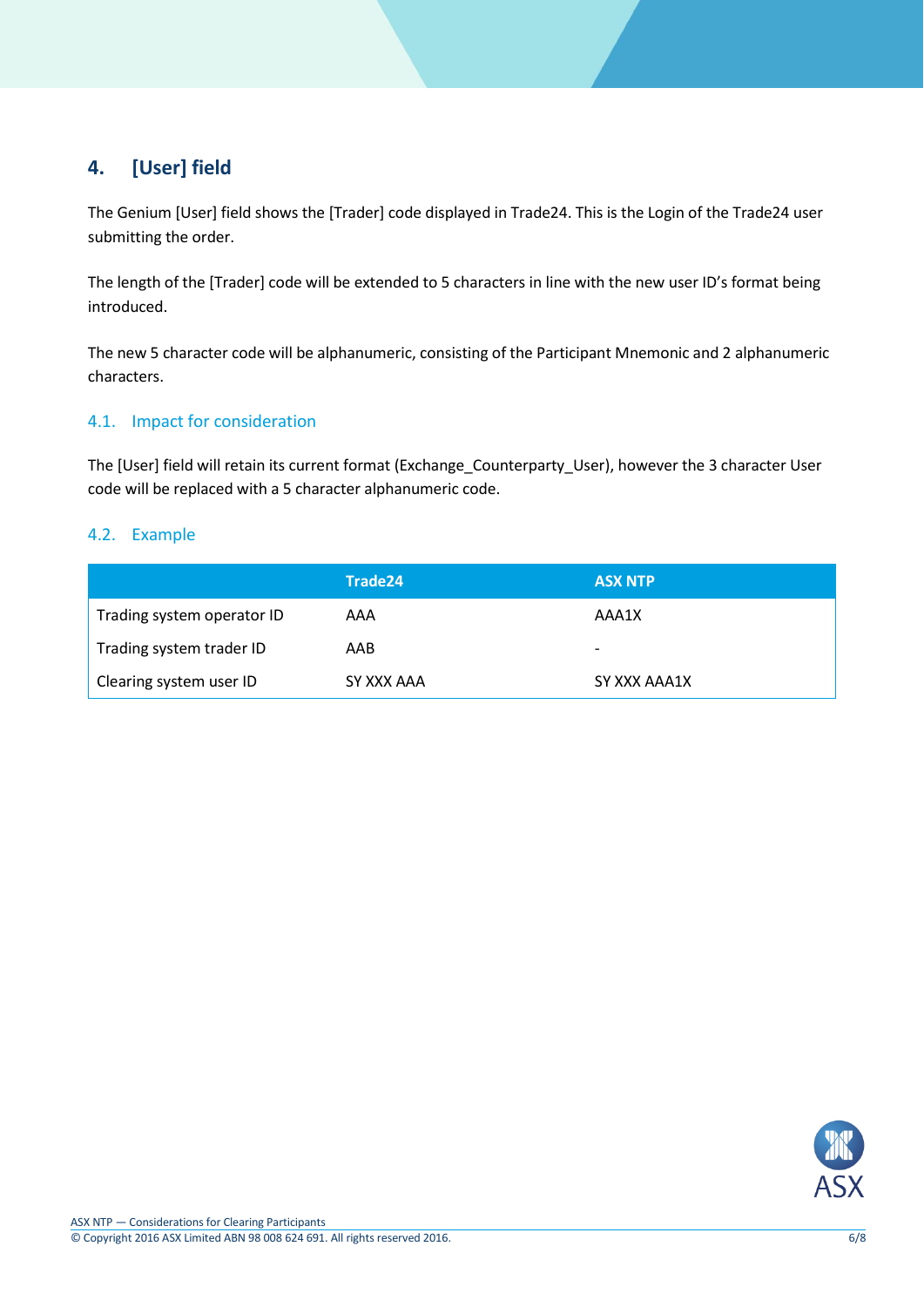# **5. [Order nbr] field**

In ASX24 Genium Clearing, the [Order nbr] is derived from a 32-bit Trade24 [Order Number]. This is displayed in the Clearing Workstation (CW1) interface as a hexadecimal number of up to 7-digits.

In NTP, the [Order Number] is 64-bits wide and capable of representing a 19-digit decimal number. As such, the [Order nbr] in the CW1 interface will now be displayed as a hexadecimal number of up to 16 digits.

Leg number (s) will no longer be appended to [Order Number], meaning that the [Order nbr] in Genium Clearing will no longer be unique.

## 5.1. Explanation of impact

The Genium [Order nbr] will be displayed in CW1 as a 16-digit hexadecimal number derived from the NTP [Order Number].

The Genium [Order nbr] will no longer be unique, that is, for a combination order, all the trade legs will contain the originating order number.

#### 5.2. Example

#### *5.2.1. Current system*

| Trade24 Order Number | <b>Genium Order Number</b> | <b>CW1 display</b> |
|----------------------|----------------------------|--------------------|
| -125                 | 1250                       | 4E2                |
| 4924972              | 49249720                   | 2EF7DB8            |

#### *5.2.2. New Trading Platform*

| ASX NTP Order Number | <b>Genium Order Number</b> | <b>CW1 display</b> |
|----------------------|----------------------------|--------------------|
| 6116389385060490000  | 6116389385060490000        | 54E1C7BD5C801B10   |
| 6116389443390685185  | 6116389443390685185        | 54E1C7CAF1404001   |